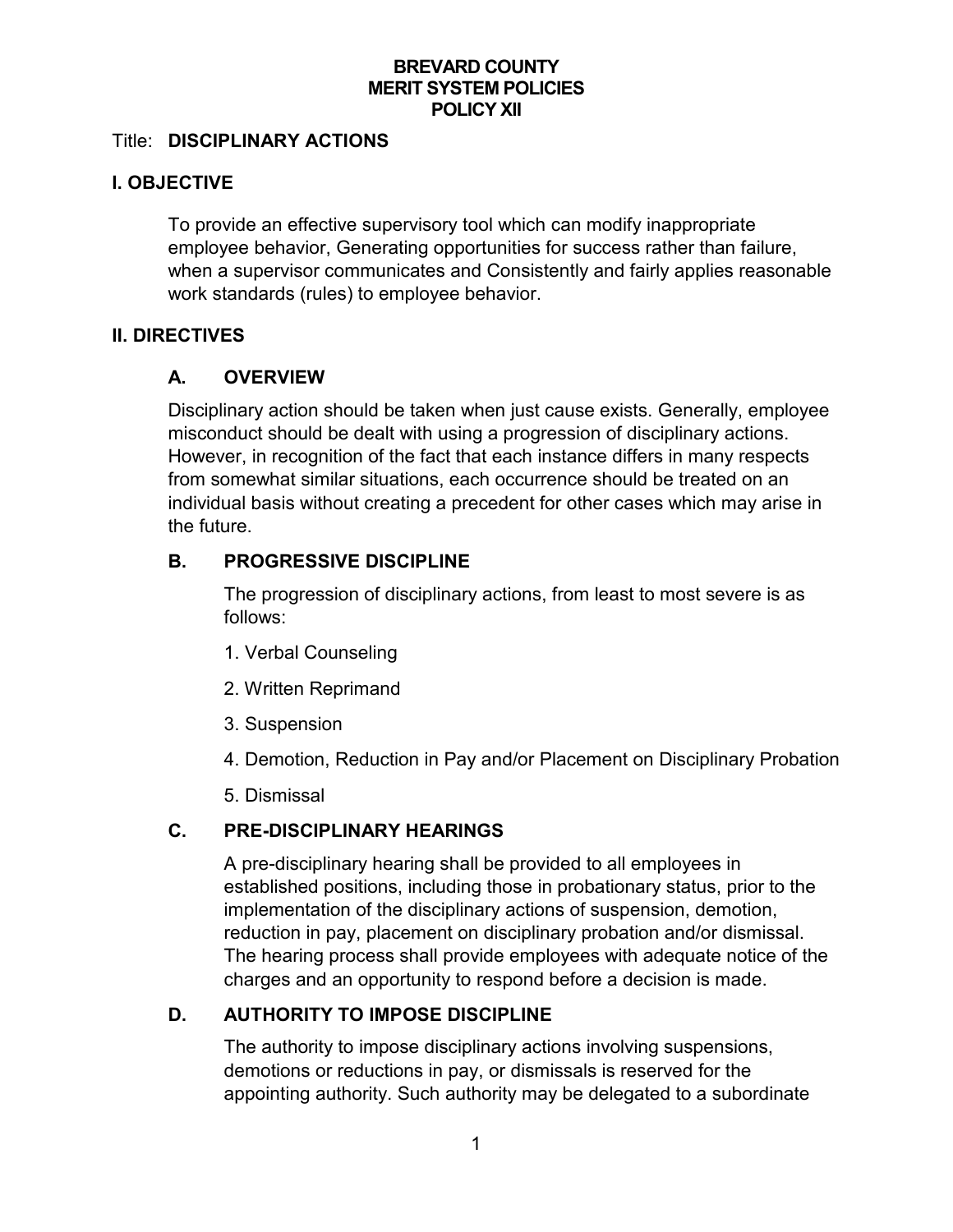supervisor, but any action of this nature must be reviewed and countersigned by the appointing authority.

# **E. DISCIPLINARY PENALTIES**

The examples listed below represent typical grounds for disciplinary actions leading up to and including dismissal and are not intended to be all inclusive. Penalties for offenses not listed will be prescribed in consistence with offenses of comparable gravity. Should more than one offense be under consideration, the violations do not necessarily have to be identical in order to be classified as a second or third offense. Penalties for disciplinary offenses should normally fall within the suggested range, however, these ranges are merely guides and are not intended to limit the right of management to determine what constitutes an appropriate penalty. Depending on the nature of the offense, the past record of the employee, or extenuating circumstances, a more severe penalty, a lesser penalty, or a penalty outside of the range may be imposed. In the case of a dismissal offense, the minimum penalty for a first offense will be suspension.

When a full time permanent employee (40 work hours per week) is given time off without pay as a result of disciplinary action, the day off shall equate to an eight (8) hour day. Part time employee disciplinary time off without pay will be on a pro rata basis.

Deductions from pay of all employees (including exempt employees) may be made for unpaid disciplinary suspensions of one or more full days imposed for infractions of workplace conduct rules. Exempt employees will be subject to unpaid suspensions only as permitted by FLSA.

# 1. **Range of Penalties for Minor Offenses**

**First Offense** - Verbal counseling up to written reprimand

**Second Offense** -Written reprimand up to three (3) days suspension

**Third Offense** - Up to five (5) days suspension

**Fourth Offense** - Up to discharge

# **Minor Offenses:**

- Poor housekeeping or occasional substandard work quality.
- Selling or soliciting on County property without prior authorization.
- Failure to obtain approval prior to engaging in other than County employment or business activity.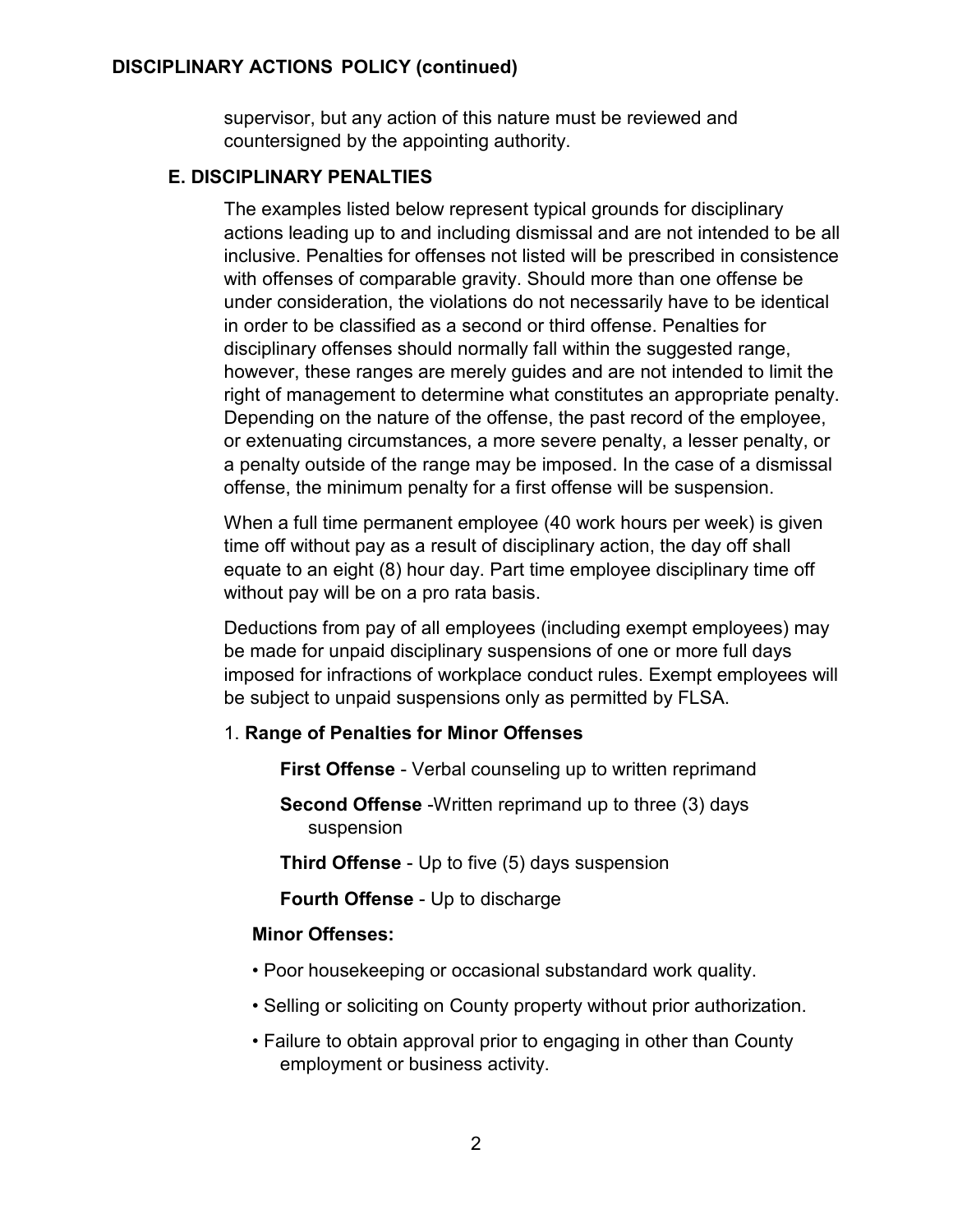- Failure to report absence from work in a timely manner to the immediate supervisor or his/her designee. (Call-in times in this rule may be adjusted in each operation to comply with functional requirements. Employees shall be provided with notification of specific requirements.)
- Neglect, carelessness or disregard of common safety practices.
- Any act of negligence which results in a failure to complete assigned tasks or responsibilities in a timely and/or satisfactory manner.
- Failure to pay or make reasonable provision for future payment of legal debt which has caused annoyance or discredit to the County.
- Use or possession of another employee's working equipment without the employee's consent.
- Malicious mischief, horseplay, wrestling, or other undesirable conduct.
- Unexcused tardiness.
- Creating or contributing to unsafe or unsanitary conditions.
- Loafing, neglect of duties or otherwise wasting work time.
- Smoking in designated non-smoking areas in County facilities.

### 2. **Range of Penalties for Major Offenses**

**First Offense** - Written reprimand up to three (3) days suspension

**Second Offense** - Up to five (5) days suspension

**Third Offense** - Up to discharge

### **Major Offenses:**

- Leaving the job during working hours without notice to or permission from supervisor.
- Absence without approved leave or failure to report after leave has been disapproved, revoked or canceled.
- Failure to report for overtime work without good reason after being scheduled to work.
- Failure to report a personal injury or equipment damage immediately to one's supervisor.
- Careless use of County property resulting in damage.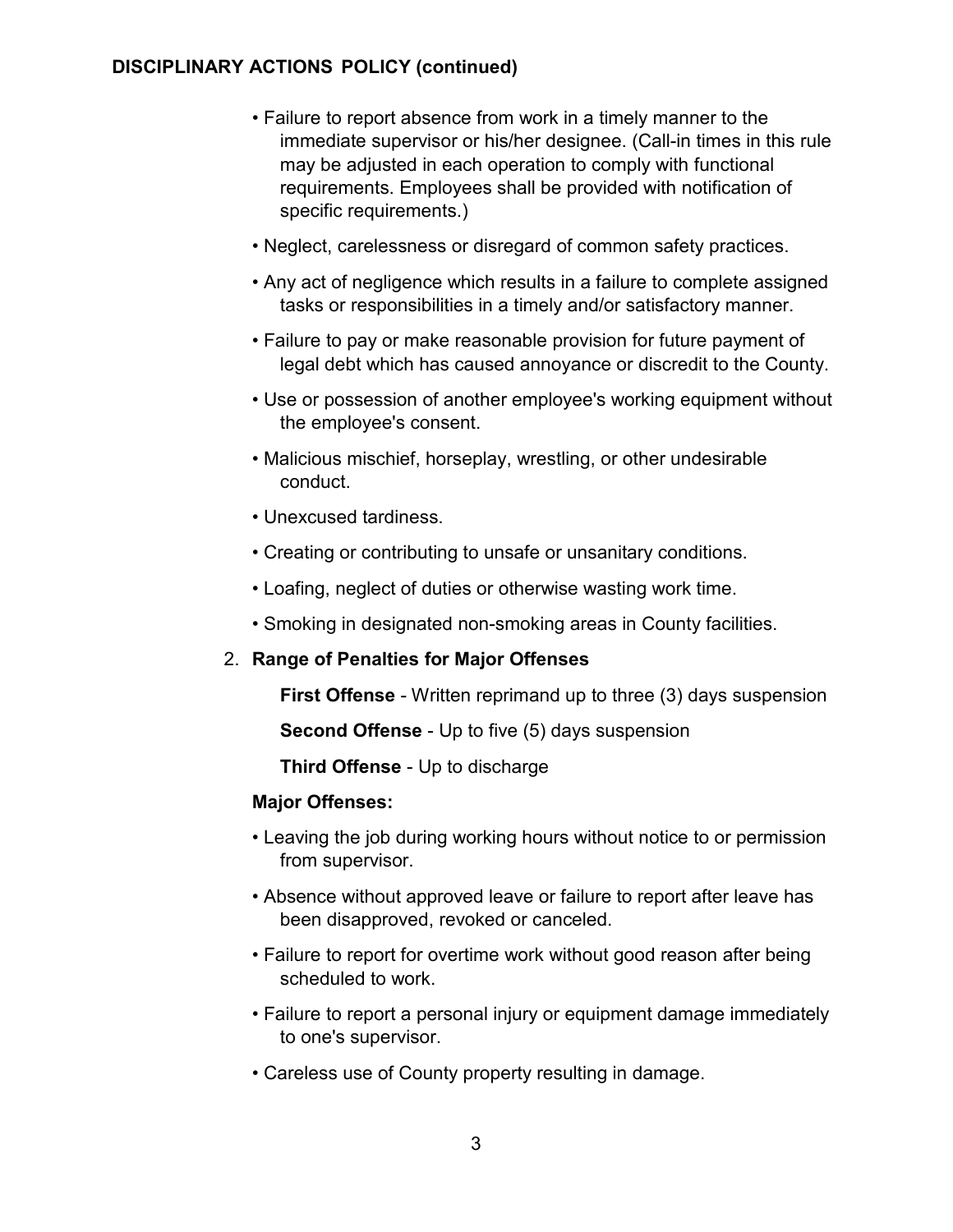- An accident resulting in injury, due to carelessness, neglect or disregard of safety practices.
- Distribution of or posting written or printed matter of any description unless approved.
- Unauthorized removal of notices or signs from County bulletin boards.
- Abuse or misuse of the grievance procedure by filing habitual or unjustified grievances.
- Sleeping during working hours unless otherwise authorized, as in the Fire Rescue Service.
- Gambling on County property.
- Loss of County property through carelessness or negligence.
- Conduct which is considered disrespectful, or the use of insulting, abusive or obscene language to or about fellow employees or the public.
- Hindrance of operations because of excessive absenteeism or tardiness.
- Improper or unauthorized use of County property or equipment.
- Smoking in an area designated as non-smoking because of safety considerations.
- Operation of any County owned vehicle or equipment while under the influence of any medication or drug which causes drowsiness or other physical or psychological impairments.

# **Dismissal Offenses:**

- Reasons for dismissal of an employee may include, but not be limited to, the following:
- Wanton or willful neglect in the performance of assigned duties.
- Deliberate misuse, destruction or damage to any County property or the property of another person.
- Deliberate misuse of County's time, personnel and/or property for personal purpose.
- Failure to return to work upon expiration of a leave of absence.
- Abandonment of position by being absent from duty for three (3) consecutive workdays without proper authorization.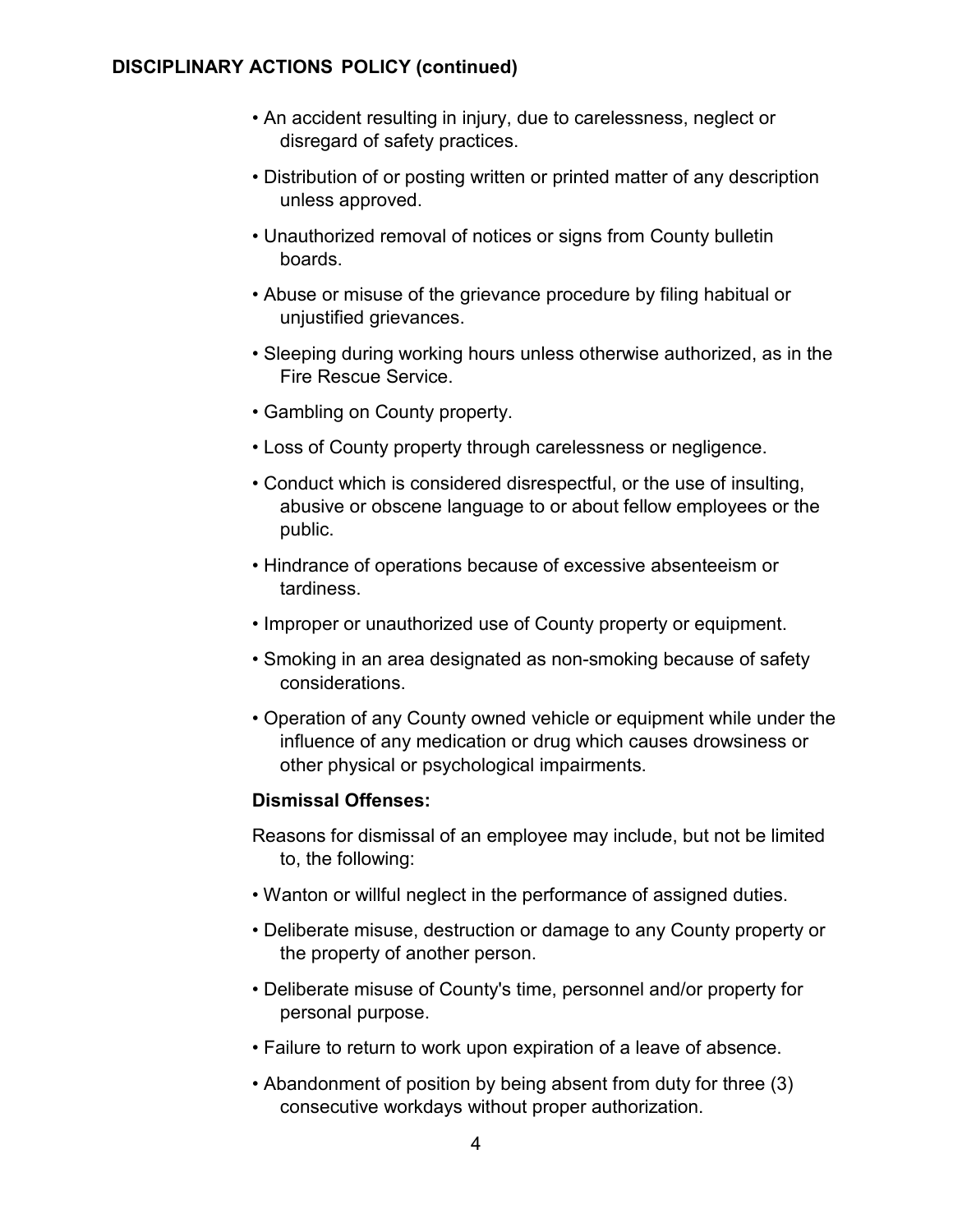- Insubordination by refusing to perform assigned work or to comply with an official and legal supervisory directive, or by demonstrating an antagonistic, disrespectful or belligerent attitude toward management.
- Violation of a safety rule or regulation resulting in an injury or death, or refusal to use proper safety equipment when provided.
- Misappropriation of County funds; unauthorized sale or disposal of County property for personal gain or profit; deliberate falsification of official reports; or violation of any other public trust.
- Falsification of any County records, reports, documents or correspondence.
- Providing false information to a supervisor or member of management.
- Conviction or guilt of any felony crime or a misdemeanor concerned with immoral conduct.
- Engaging in an illegal strike, work stoppage, slow down or acts of sabotage or vandalism.
- Refusal to sign or execute an oath of citizenship, oath of loyalty or other document required by law or County regulations.
- Possession of firearms, explosives or other weapons on County property or in a County vehicle, unless authorized by proper authority.
- The sale of narcotics or other illegal substances.
- Inability or unfitness to perform assigned duties.
- Concealment of a communicable disease which could endanger the health of other employees or the public.
- Providing entrance or access to County facilities or property to unauthorized persons.
- Theft, concealment or removal of County property or the property of another employee without proper authorization.
- Demonstrated pattern of inefficiency or incompetence in the performance of assigned duties.
- Making false claims or deliberate misrepresentations in an attempt to obtain sickness or injury benefits, workers' compensation or other such benefits.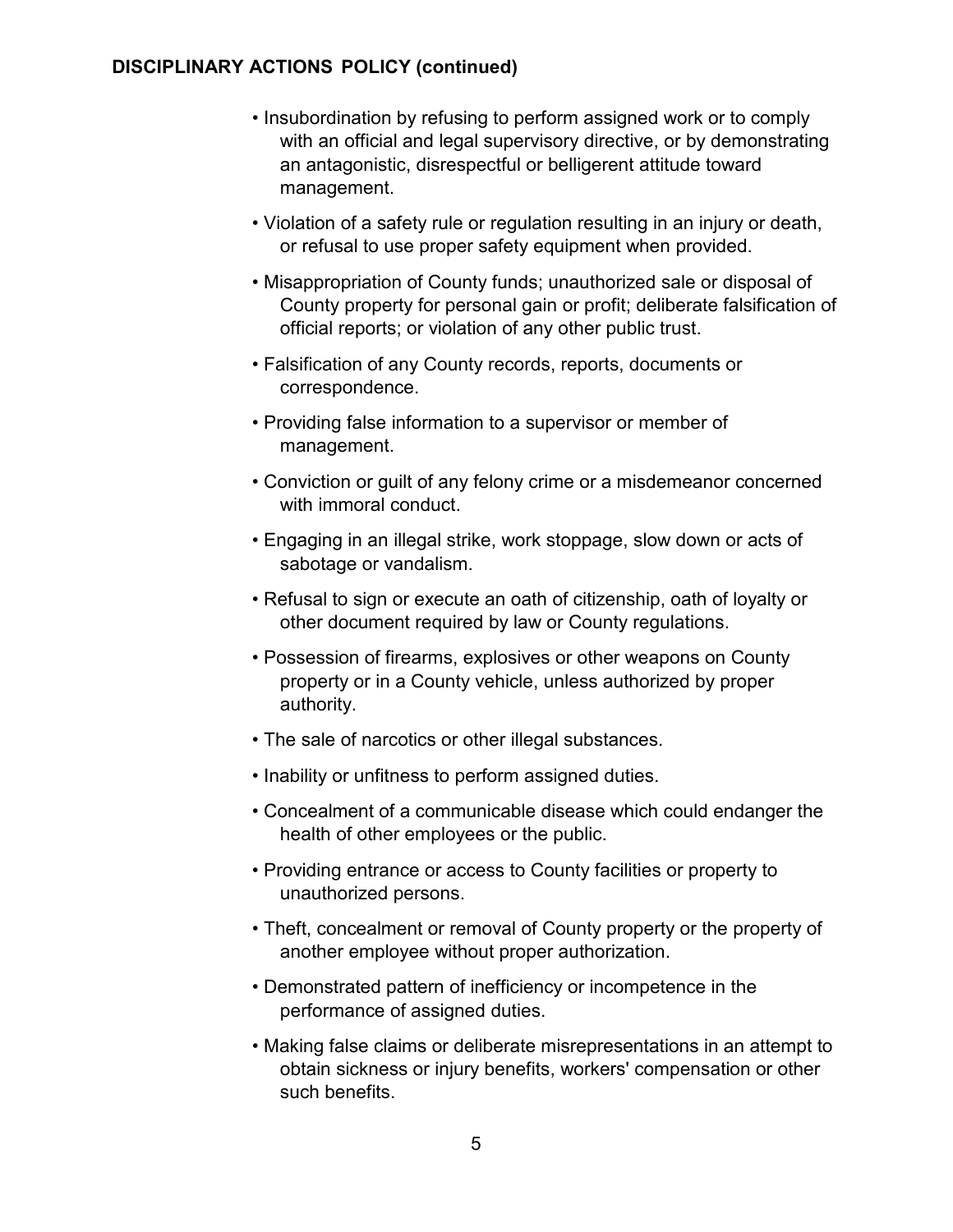- Fighting, threatening, intimidating, coercing or otherwise interfering with the rights of other persons.
- Threatening physical violence or striking a supervisor.
- Creating a hostile or offensive work environment.
- Loss or suspension of a required license, certification, permit or other requirement needed by an employee to perform the duties of his/her position.
- Failure to cooperate in an official investigation related to work.
- Conduct that raises obvious questions as to the employee's ability to maintain public trust.
- Discriminatory Harassment Any unwelcome verbal comments or physical acts relating to an individual's race, color, gender, age, religion, national origin, veteran status, marital status or other characteristic protected by law which interferes with an employee's ability to perform his/her duties or which creates an offensive working environment.
- Consumption of or being under the influence of intoxicating beverages or controlled substances not prescribed by a physician, while on official duty.
- Possession/use of intoxicating beverages, non-prescribed drugs or illegal controlled substances at place of work, in official County vehicles or while on official duty.
- Reporting for duty under the influence of intoxicating beverages, nonprescribed drugs or illegal controlled substances.
- Testing positive for illegal drugs or alcohol in violation of the County's Drug/Alcohol Testing Policy.
- Sexual Harassment Any unwelcome verbal or physical conduct of a sexual nature which interferes with an employee's ability to perform his/her duties or which creates an offensive working environment.
- Solicitation or acceptance of any gift, gratuity or other form of compensation of any value whatsoever by an employee that is based on any understanding that the performance/nonperformance of any duties or responsibilities associated with employment by the County or any official action or judgment of the employee would be influenced by such gift, gratuity or other form of compensation.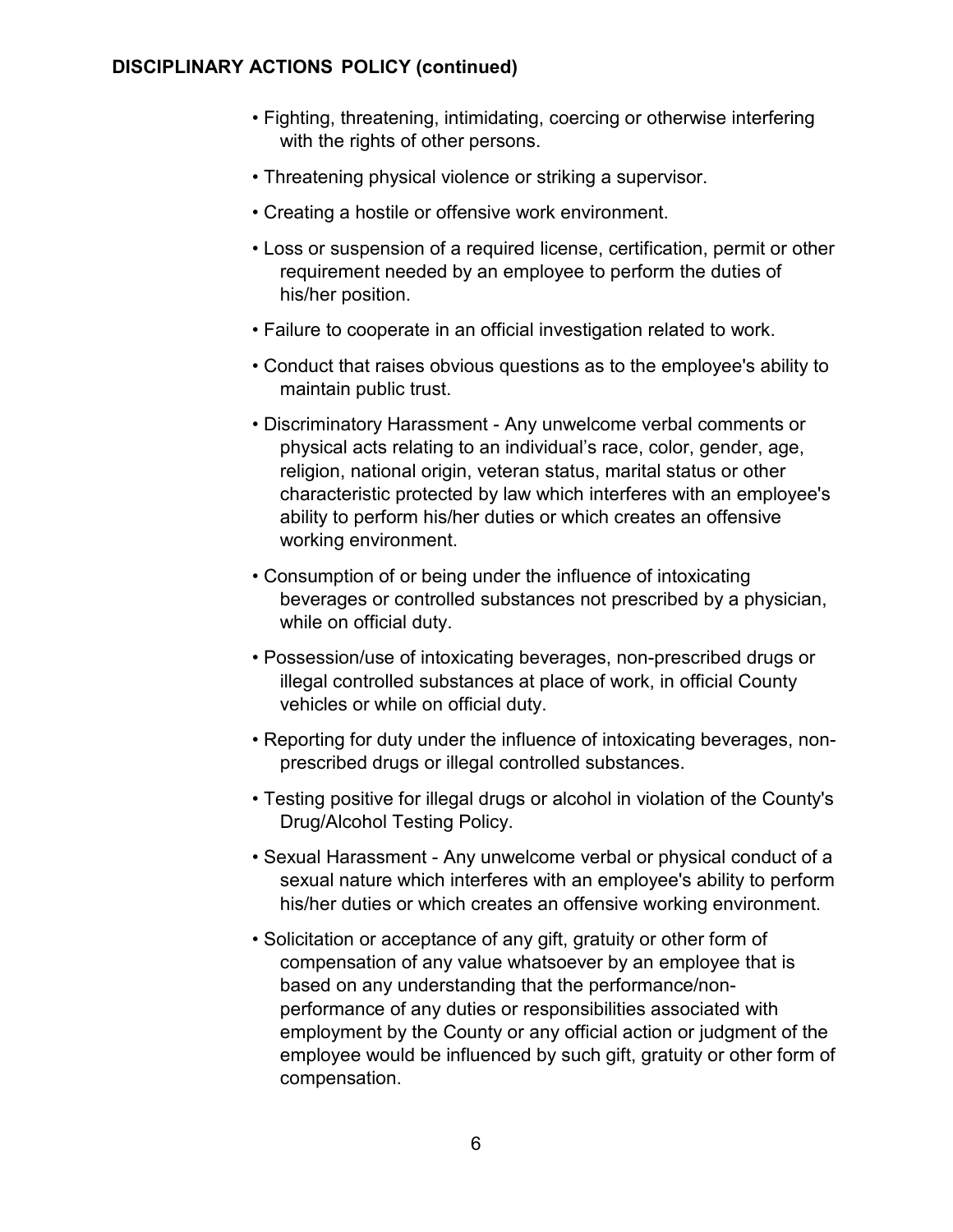- An employee who receives three consecutive employee performance evaluations, including special evaluations, with ratings below the level of "meets expectations" shall be mandatorily dismissed from County employment.
- Any other incidents or series of incidents which, when considered on their merit, are equal in gravity to the offenses listed above.

# **F. CRIMINAL CONDUCT**

Any employee arrested for any crime shall notify his/her supervisor within twenty-four (24) hours of the arrest or as soon as practical and advise what the charges are and his/her availability status.

When an employee is formally charged with criminal conduct which is job related and/or affects the public's trust and confidence in the employee and/or County government, the appointing authority will render a preliminary determination to either:

- 1. Allow the employee to continue to perform duties pending the outcome of the departmental investigation and final administrative determination; or
- 2. Reassign the employee to other, less sensitive duties pending the outcome of the departmental investigation and final administrative determination; or
- 3. Suspend the employee without pay pending the outcome of the departmental investigation and final administrative determination; or
- 4. Suspend the employee with pay.

In making the preliminary determination, the following factors will be considered:

- 1. The nature, weight, basis, and character of the criminal charges against the employee;
- 2. Any explanation offered by the employee;
- 3. The extent to which the criminal charges, alleged conduct and surrounding circumstances may affect the public's trust and confidence in the employee and in the County government;
- 4. The extent to which the criminal charges, alleged conduct and surrounding circumstances may affect the employee's ability to carry out his/her duties and responsibilities effectively.